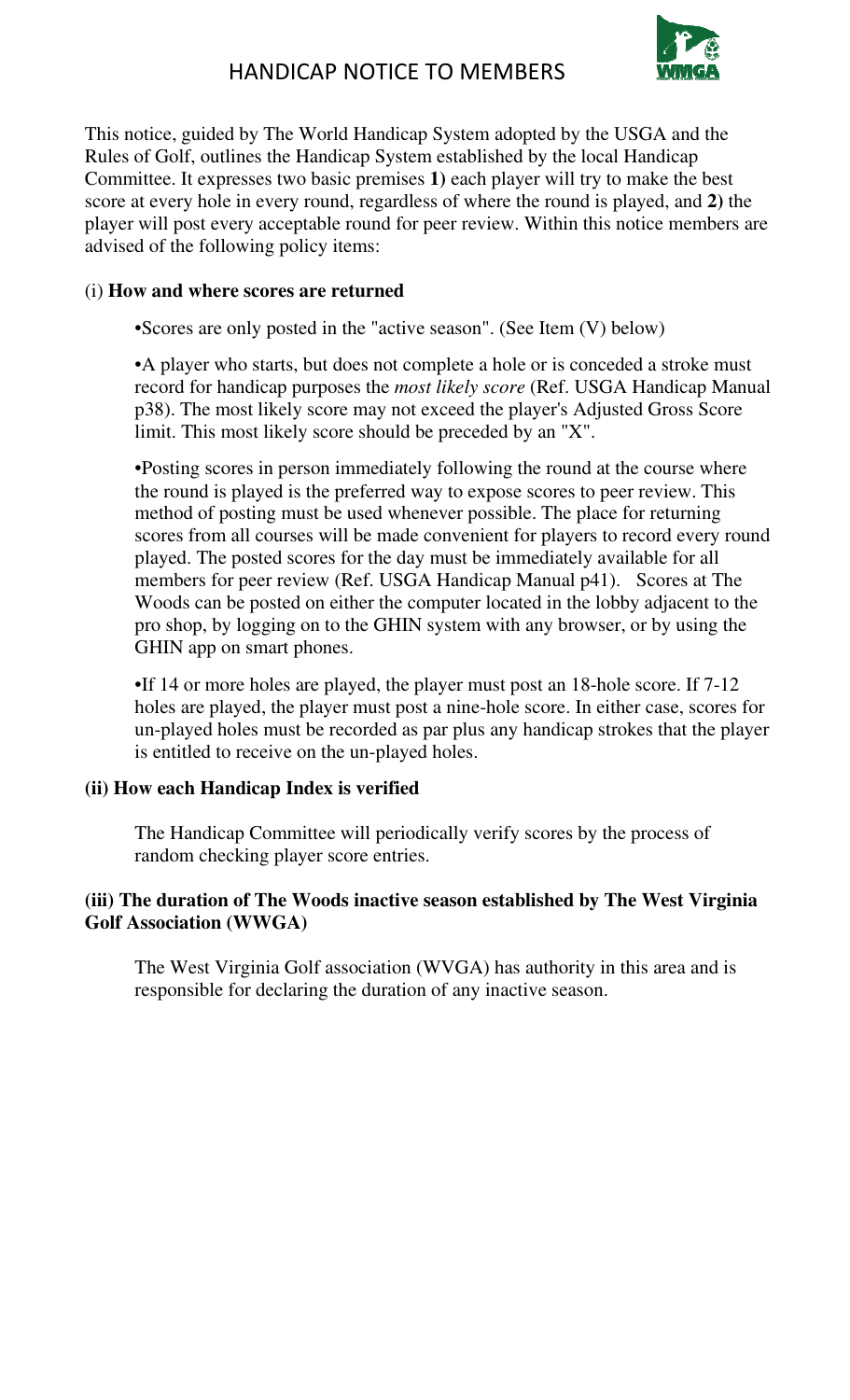

## HANDICAP NOTICE TO MEMBERS

Scores made during this inactive season are not acceptable for handicap purposes. Scores made at a golf course in an area observing an active season must be posted for handicap purposes, even if the golf club from which the player receives a Handicap Index is observing an inactive season.

Example: When players from The Woods play golf in Florida during The Woods inactive season, scores made in Florida are acceptable and must be entered in the GHIN system.

## *The inactive season for The Woods Resort is from November 1st to March 31st.*

#### **(iv) How away scores are posted during any inactive season**

Scores made in an area where the Ruling Golf Association has declared an inactive season will not be accepted for handicap purposes (e.g., scores made at The Woods between November 1 and March 31). However, scores made in an area having an active season (e.g., scores made in Florida) must be posted as soon as practicable.

#### **(v) Handicap Index adjustment responsibilities of the Handicap Committee (Ref. USGA Handicap Manual p69)**

**General** 

A player must earn a Handicap Index. No player has an inherent right to a Handicap Index without providing full evidence of ability to the Handicap Committee. Only the Handicap Committee where a player maintains a Handicap Index can adjust that player's Handicap Index. There will be no automatic increases at the beginning of a playing season or year. A Handicap Index is continuous from one playing season or year to the next.

The Handicap Committee has the responsibility of making certain that each player has a Handicap Index reflecting potential ability. Under the following circumstances, it will be necessary for the Handicap Committee to adjust the player's Handicap Index. However, the following list is not all-inclusive, and the Handicap Committee has the ultimate authority to adjust a Handicap Index under any circumstance that it feels necessary to do so. Before an adjustment becomes effective, the Handicap Committee will give the player an opportunity to explain the circumstances surrounding the proposed adjustment, either in writing or by appearing before the Committee. When an adjustment does become effective, it will be identified with the letter M, indicating that the Handicap Committee has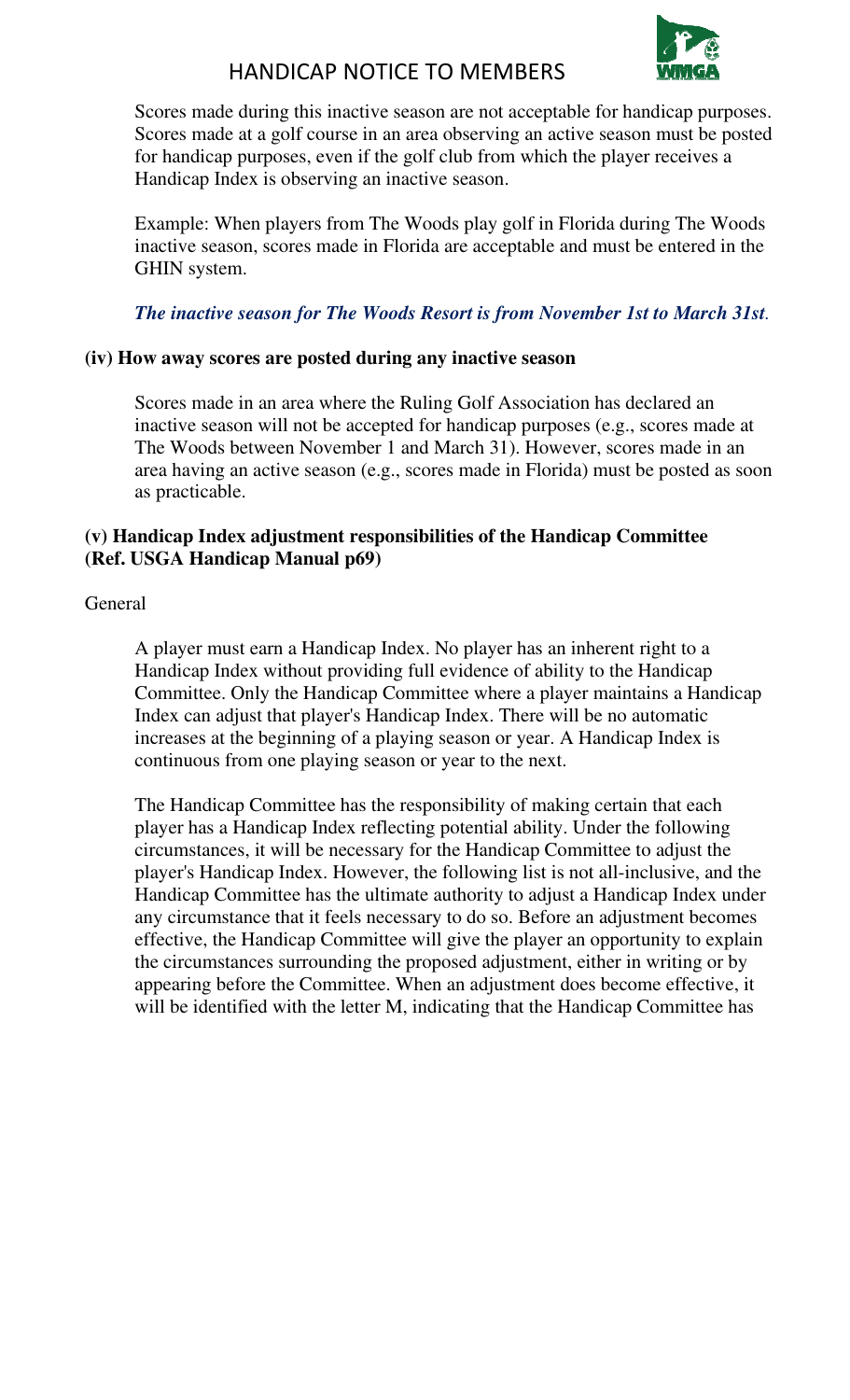

modified the Handicap Index (e.g., 4.9M):

• Improving Faster Than the System (GHIN) Can React

A player recently taking up the game may improve too rapidly for a Handicap Index calculated by the standard procedure to reflect potential ability. For example, a player who is practicing aspects of that player's game and/or taking playing lessons may not have a scoring record that exhibits potential ability and may need a Handicap Index adjustment.

•Numerous Away Scores Change Index

If a player's Handicap Index increases by 3.0 or more due to the posting of numerous away scores, and subsequent scores at The Woods clearly indicate that the increased Handicap Index is too high, the Handicap Committee will adjust the player's Handicap Index downward.

• Temporary Disability

An increase in a Handicap Index will not be granted because a player's game is temporarily off or the player has discontinued play. However, an increased handicap may be given for a temporary disability. The modified Handicap Index will be identified by the letter "M" to indicate that the Handicap Committee have modified it. For example, a player having had recent surgery may be given a modified Handicap Index while recovering.

• Player Manipulates Round

The Handicap Committee will adjust or withdraw the Handicap Index of a player who manipulates scores. Examples of manipulating scores include the following:

- (a) Posting erroneous information to the scoring record
- (b) Stopping play prior to 7 or 14 holes to avoid posting scores
- (c) Repeatedly playing more than one ball to avoid posting scores

(d) Not adjusting hole scores under The World Handicap System i.e failing to adjust to a net double bogey score on each hole before posting

- (e) Deliberately reporting more or fewer strokes than actually taken
- (f) Deliberately taking extra strokes to inflate a score.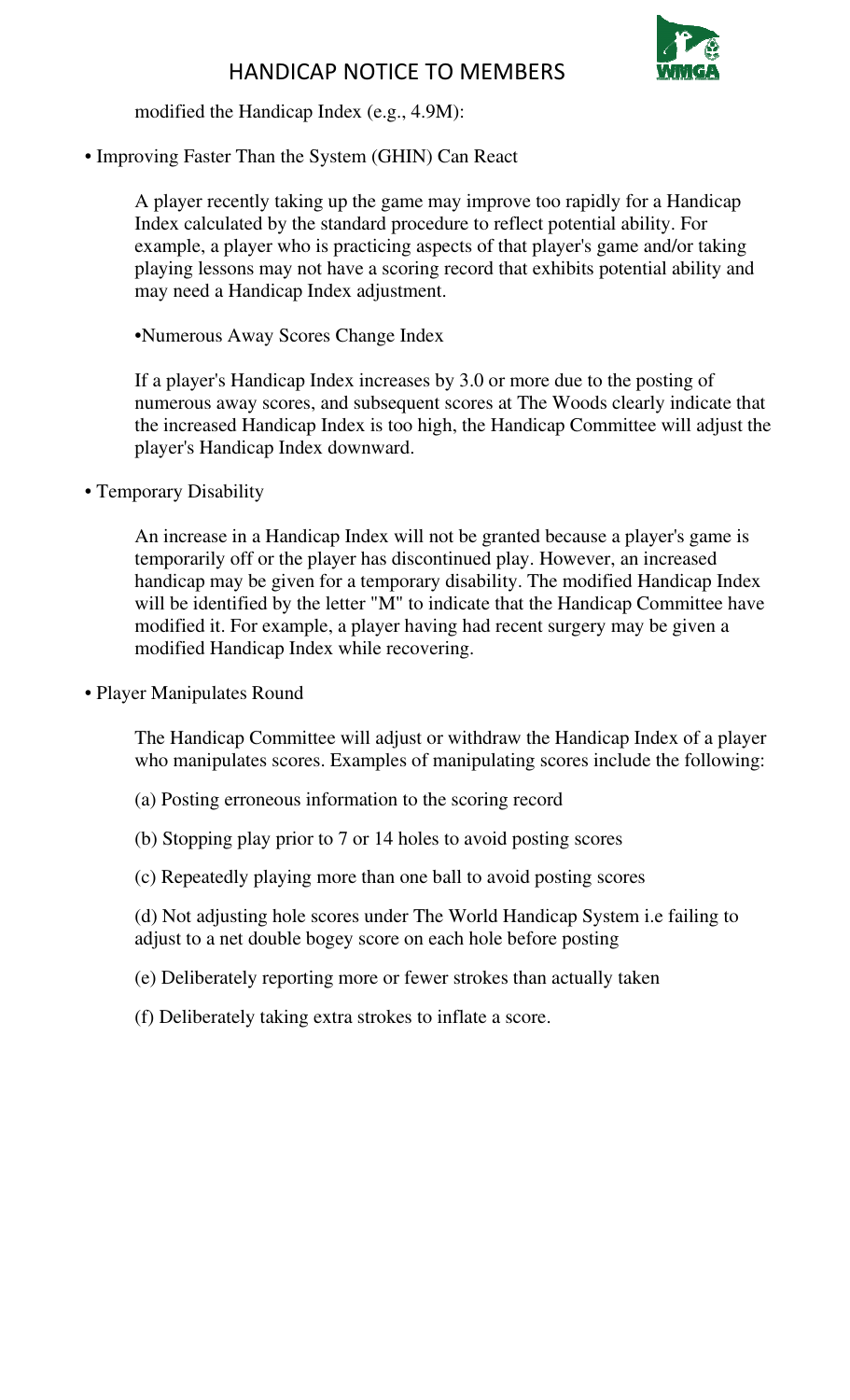

## HANDICAP NOTICE TO MEMBERS

(g) Not observing either or both of the two basic premises that underlie the USGA Handicap System (Ref: First Para)

• Continued violations Section 5-1e (Unacceptable Scores).

The Handicap Committee is responsible for identifying and notifying a player who regularly violates any provision within Section 5-1e that such rounds are unacceptable for handicap purposes. If the player persists in violating clause(s) within Section 5-1e after being notified by the Handicap Committee, the Handicap Committee is authorized to consider withdrawal of the player's Handicap Index.

• Duration of Adjustment by Handicap Committee

The Handicap Committee will determine how long a player's Handicap Index is to remain modified or withdrawn. Periodically, the Handicap Committee should compare the modified Handicap Index to the value determined by the normal computation method under USGA Rules of Handicapping. For example, the Handicap Committee may lift a modified Handicap Index of 4.9M, when subsequent scores posted to a player's scoring record produce a lower Handicap Index (e.g., 4.0).

• Tournament Performance Review

The Handicap Committee will review the reduction of a player's Handicap Index for exceptional tournament scores. The procedure for reducing a player's Handicap Index is explained in USGA Handicap Manual p50.

After each handicap revision, the Handicap Committee will re-evaluate the player's reduced Handicap Index choosing one of the following:

- a) Continue to allow the reduction to run its normal course, or
- b) Further reduce the Handicap Index, or
- c) Override the reduction. For example, the Handicap Committee may override, or cancel a reduction of the Handicap Index of a player who has returned, say, 50 tournament scores, and whose Handicap Index reduction was based on early scores.

• Handicap Index Withdrawal